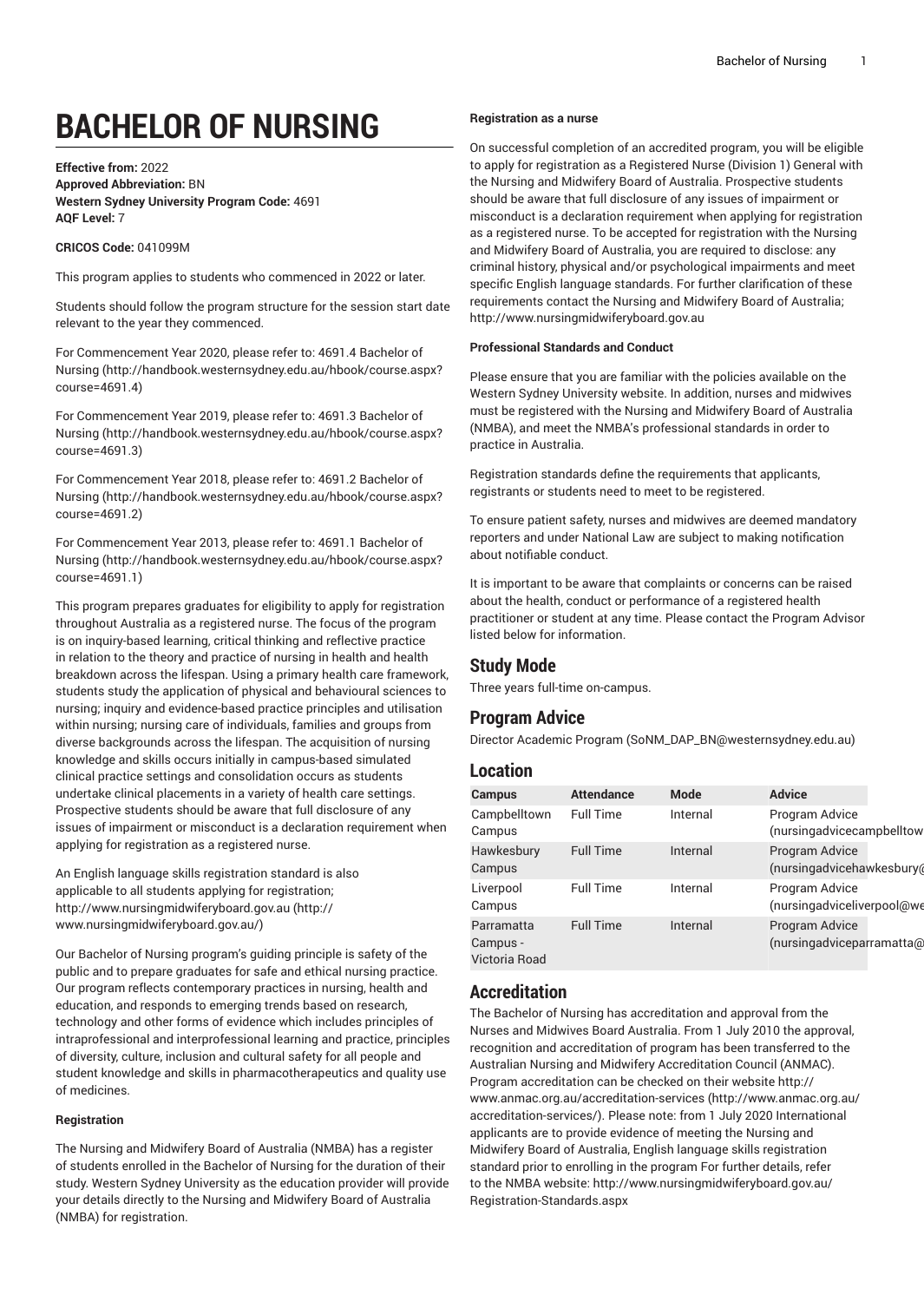# **Inherent Requirements**

There are inherent requirements for this program that you must meet in order to complete your program and graduate. Make sure you read and understand the requirements for this program online.

Inherent [requirements](https://www.westernsydney.edu.au/ir/inherent_requirements/bachelor_of_nursing_inherent_requirements/) ([https://www.westernsydney.edu.au/ir/](https://www.westernsydney.edu.au/ir/inherent_requirements/bachelor_of_nursing_inherent_requirements/) [inherent\\_requirements/bachelor\\_of\\_nursing\\_inherent\\_requirements/\)](https://www.westernsydney.edu.au/ir/inherent_requirements/bachelor_of_nursing_inherent_requirements/)

# **Work Integrated Learning**

Western Sydney University seeks to enhance student learning experiences by enabling students to engage in the culture, expectations and practices of their profession or discipline. This program includes a placement or other community-based unpaid practical experience.

There is a mandatory work component required for completion of this program. Please contact the Program Advisor listed above for information.

International students should also refer to the link below for more information and a link to the Commonwealth Register of Institutions and Courses for Overseas Students (CRICOS).

Work Integrated Learning (WIL) for [international](https://www.westernsydney.edu.au/currentstudents/current_students/services_and_facilities/international_student_support/working_in_australia/work_integrated_learning/) students [\(https://](https://www.westernsydney.edu.au/currentstudents/current_students/services_and_facilities/international_student_support/working_in_australia/work_integrated_learning/) [www.westernsydney.edu.au/currentstudents/current\\_students/](https://www.westernsydney.edu.au/currentstudents/current_students/services_and_facilities/international_student_support/working_in_australia/work_integrated_learning/) [services\\_and\\_facilities/international\\_student\\_support/](https://www.westernsydney.edu.au/currentstudents/current_students/services_and_facilities/international_student_support/working_in_australia/work_integrated_learning/) [working\\_in\\_australia/work\\_integrated\\_learning/\)](https://www.westernsydney.edu.au/currentstudents/current_students/services_and_facilities/international_student_support/working_in_australia/work_integrated_learning/)

# **Admission**

Applications from Australian and New Zealand citizens and holders of permanent resident visas may be made via the Universities Admissions Centre (UAC) or directly through the Western Portal. Use the links below to apply via UAC or Western Sydney University. Applications made directly to Western Sydney do not have an application fee.

<http://www.uac.edu.au/> <https://westernsydney.uac.edu.au/ws/>

Applicants who have undertaken studies overseas may have to provide proof of proficiency in English. Local applicants who are applying through the Universities Admissions Centre (UAC) will find details of minimum English proficiency requirements and acceptable proof on the UAC website. Local applicants applying directly to the University should also use the information provided on the UAC website.

International students currently completing an Australian Year 12 in or outside Australia, an International Baccalaureate in Australia or a New Zealand National Certificate of Educational Achievement (NCEA) level 3 must apply via UAC International.

### <http://www.uac.edu.au/>

All other International applicants must apply directly to the University via the International Office.

International students applying to the University through the International Office can find details of minimum English proficiency requirements and acceptable proof on their website.

[International Office \(http://www.westernsydney.edu.au/international/\)](http://www.westernsydney.edu.au/international/)

Overseas qualifications must be deemed by the Australian Education International - National Office of Overseas Skills Recognition (AEI-NOOSR) to be equivalent to Australian qualifications in order to be considered by UAC and Western Sydney University.

### **English Language Proficiency Requirements**

All applicants for the Bachelor of Nursing are required to provide evidence of demonstrating English language competency in one of the following way

- English is your primary language and you have attended and satisfactorily completed at least six years of primary and secondary education taught and assessed solely in English in a recognised country, including at least two years between years 7 and 12. Recognised country means one of the following countries: Australia; Canada; New Zealand; Republic of Ireland; South Africa; United Kingdom; United States of America, or
- You currently hold registration as an Enrolled Nurse (Division 2), orRegistered Nurse (Division 1) or Registered Midwife with the Nursing and Midwifery Board of Australia (NMBA), or
- If you do not satisfy either of the above, you will need to undertake an English language proficiency test (see below)

### **English Proficiency Assessment**

English test results remain valid for no more than two years between final examination date and the date of commencement of study.

1. IELTS (academic module). We only accept test results from one test sitting, or a maximum of two test sittings in a six-month period only if

- you achieve a minimum overall score of 7 in each sitting, and
- you achieve a minimum score of 7 in each component across the two sittings, and
- no score in any component of the test is below 6.5

2. OET. We will only accept test results from one test sitting, or a maximum of two test sittings in a six-month period only if

- you are tested in all four components in each sitting, and
- you achieve a minimum score of 8 in each component across the two sittings, and
- no score in any component of the test is below

3. PTE Academic. We will only accept test results from one test sitting, or a maximum of two test sittings in a six-month period only if

- a minimum overall score of 65 is achieved in each sitting, and
- you achieve a minimum score of 65 in each of the communicative skills across the two sittings, and
- no score in any of the communicative skills is below 58

4. TOEFL iBt. We will only accept test results from one test sitting, or a maximum of two test sittings in a six-month period only if

- a minimum total score of 94 is achieved in each sitting, and
- you achieve a minimum score of 24 for listening, 24 for reading, 27 for writing and 23 for speaking across the two sittings, and
- no score in any of the sections is below 20 for listening, 19 for reading, 24 for writing and 20 for speaking

NOTE: Students who were not born in any of the above recognised countries need to be aware of the English language requirements of the Nursing and Midwifery Board of Australia that need to be demonstrated prior to registration. Please contact the Nursing and Midwifery Board of Australia for information on this requirement;

<http://www.nursingmidwiferyboard.gov.au/>

# **Special Requirements**

To enrol in the Bachelor of Nursing, students must meet Western Sydney University program requirements. To attend a health-related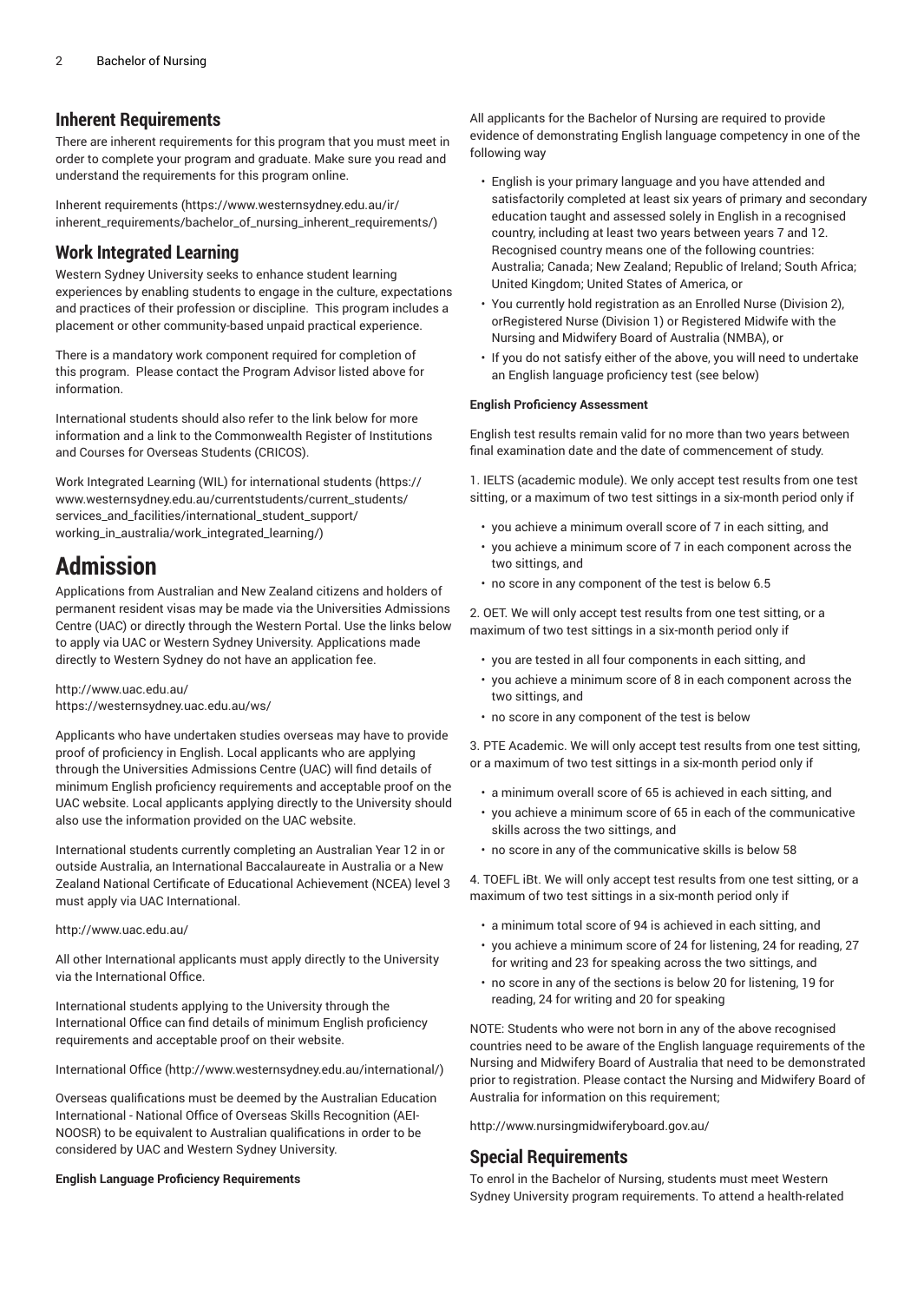placement in this program, Special Legislative Requirements will be assessed from enrolment.

1. National Criminal History Check: Students must have a current (expiring 3 years from date of issue) check valid for their entire program. A valid National Criminal history check must be an Australia wide check, include the student's full name matching their Student ID card and date of birth and not have any offences listed. If a student has a criminal history identified on their check, they must provide a Clinical Placement Authority Card (CPAC) or conditional letter from the NSW HealthShare Employment Screening and Review Unit

[https://www.health.nsw.gov.au/careers/student\\_clearance/](https://www.health.nsw.gov.au/careers/student_clearance/Documents/appendix-10-student-application.pdf) [Documents/appendix-10-student-application.pdf](https://www.health.nsw.gov.au/careers/student_clearance/Documents/appendix-10-student-application.pdf)

International students must additionally have a translated International Police Check or statutory declaration.

2. A NSW Working with Children Check (WWCC) clearance letter issued under the category of volunteer valid for their entire program.

3. A current approved first aid certificate valid for their entire program, approved provider programs can be found at <http://training.gov.au>

4. A completed vaccination/immunisation card with all serology results containing expiry dates and currency must be maintained by the student to ensure compliance for their entire program.

5. NSW Undertaking/Declaration form

6. Completed any additional health forms required (such as NSW Health Code of Conduct, Health Student Undertaking/Declaration and Tuberculosis (TB) Assessment Tool)

7. Relevant Local Health District specific documentation as requested.

Contact your School for further details. Resources are also available on the Placement Hub website [https://www.westernsydney.edu.au/](https://www.westernsydney.edu.au/placements_hub/placements_hub/student_compliance/) [placements\\_hub/placements\\_hub/student\\_compliance](https://www.westernsydney.edu.au/placements_hub/placements_hub/student_compliance/) ([https://](https://www.westernsydney.edu.au/placements_hub/placements_hub/student_compliance/) [www.westernsydney.edu.au/placements\\_hub/placements\\_hub/](https://www.westernsydney.edu.au/placements_hub/placements_hub/student_compliance/) [student\\_compliance/](https://www.westernsydney.edu.au/placements_hub/placements_hub/student_compliance/))

# **Special Requirements Prerequisites**

In clinical placement subjects, students must wear the Western Sydney University nursing and midwifery uniform. This uniform will be purchased at the student's expense.

# **Recommended Sequence**

This program is only for on campus students. WSU Online students should refer to [Bachelor of Nursing - WSU Online \(https://](https://hbook.westernsydney.edu.au/programs/bachelor-nursing-wsu-online/) [hbook.westernsydney.edu.au/programs/bachelor-nursing-wsu-online/](https://hbook.westernsydney.edu.au/programs/bachelor-nursing-wsu-online/)).

Qualification for this award requires the successful completion of 240 credit points as per the recommended sequence below.

[Campbelltown campus course advice](mailto:nursingadvicecampbelltown@westernsydney.edu.au) (<nursingadvicecampbelltown@westernsydney.edu.au>)

[Parramatta](mailto:nursingadviceparramatta@westernsydney.edu.au) campus course advice (<nursingadviceparramatta@westernsydney.edu.au>)

[Hawkesbury](mailto:nursingadvicehawkesbury@westernsydney.edu.au) campus course advice ([nursingadvicehawkesbury@westernsydney.edu.au\)](nursingadvicehawkesbury@westernsydney.edu.au)

[Liverpool](mailto:nursingadviceliverpool@westernsydney.edu.au) campus course advice ([nursingadviceliverpool@westernsydney.edu.au\)](nursingadviceliverpool@westernsydney.edu.au)

# **Full-time start-year intake**

| Course                       | Title                                                                     |     |  |  |  |
|------------------------------|---------------------------------------------------------------------------|-----|--|--|--|
| Year 1                       |                                                                           |     |  |  |  |
| Autumn session               |                                                                           |     |  |  |  |
| <b>NURS 1022</b>             | Becoming a Professional Nurse                                             | 10  |  |  |  |
| <b>NURS 1017</b>             | Primary Health Care in Action                                             | 10  |  |  |  |
| <b>NURS 1023</b>             | Bioscience 1                                                              | 10  |  |  |  |
| <b>NURS 1020</b>             | Professional Practice Experience 1                                        |     |  |  |  |
|                              | <b>Credit Points</b>                                                      | 40  |  |  |  |
| <b>Spring session</b>        |                                                                           |     |  |  |  |
| <b>NURS 1001</b>             | Approaches to Professional Nursing<br>Practice                            | 10  |  |  |  |
| <b>NURS 1025</b>             | Person-centred Care Across the Lifespan                                   | 10  |  |  |  |
| <b>NURS 1024</b>             | Bioscience 2                                                              | 10  |  |  |  |
| <b>NURS 1021</b>             | Professional Practice Experience 2                                        | 10  |  |  |  |
|                              | <b>Credit Points</b>                                                      | 40  |  |  |  |
| Year <sub>2</sub>            |                                                                           |     |  |  |  |
| Autumn session               |                                                                           |     |  |  |  |
| <b>NURS 2036</b>             | Evidence-Based Practice for Nursing and<br>Midwifery                      | 10  |  |  |  |
| <b>NURS 2040</b>             | Pharmacology in Nursing                                                   | 10  |  |  |  |
| <b>NURS 2037</b>             | Health Variations 1 - Introduction to                                     | 10  |  |  |  |
|                              | Alterations in Health                                                     |     |  |  |  |
| <b>NURS 2028</b>             | Professional Practice Experience 3                                        | 10  |  |  |  |
|                              | <b>Credit Points</b>                                                      | 40  |  |  |  |
| <b>Spring session</b>        |                                                                           |     |  |  |  |
| <b>NURS 2041</b>             | Promoting Mental Health and Wellbeing                                     | 10  |  |  |  |
| <b>NURS 2038</b>             | <b>Health Variations 2 - Chronic Conditions</b><br>and Disability         | 10  |  |  |  |
| <b>NURS 2016</b>             | <b>Health Variations 3 - Acute Exacerbations</b><br>of Chronic Conditions | 10  |  |  |  |
| <b>NURS 2029</b>             | Professional Practice Experience 4                                        | 10  |  |  |  |
|                              | <b>Credit Points</b>                                                      | 40  |  |  |  |
| Year <sub>3</sub>            |                                                                           |     |  |  |  |
| <b>Autumn session</b>        |                                                                           |     |  |  |  |
| <b>NURS 3041</b>             | Indigenous Australian Health, Wellness<br>and Culture                     | 10. |  |  |  |
| <b>NURS 3015</b>             | <b>Health Variations 4 - Acute Life</b><br><b>Threatening Conditions</b>  | 10  |  |  |  |
| <b>NURS 3017</b>             | Health Variations 5 - Palliative and End of<br>Life Care                  | 10  |  |  |  |
| <b>NURS 3032</b>             | Professional Practice Experience 5                                        | 10  |  |  |  |
|                              | <b>Credit Points</b>                                                      | 40  |  |  |  |
| <b>Spring session</b>        |                                                                           |     |  |  |  |
| <b>NURS 3002</b>             | Being a Professional Nurse or Midwife                                     | 10  |  |  |  |
| <b>NURS 3039</b>             | Professional Experience Placement                                         | 20  |  |  |  |
| Select one of the following: |                                                                           |     |  |  |  |
| <b>NURS 7028</b>             | Leadership in Clinical Practice                                           |     |  |  |  |
| <b>NURS 7029</b>             | Mental Health Assessment and<br>Application                               |     |  |  |  |
| <b>NURS 7059</b>             | Ageing in Place: Wellbeing and<br>Sustainability                          |     |  |  |  |
|                              | <b>Credit Points</b>                                                      | 40  |  |  |  |
|                              | <b>Total Credit Points</b>                                                | 240 |  |  |  |